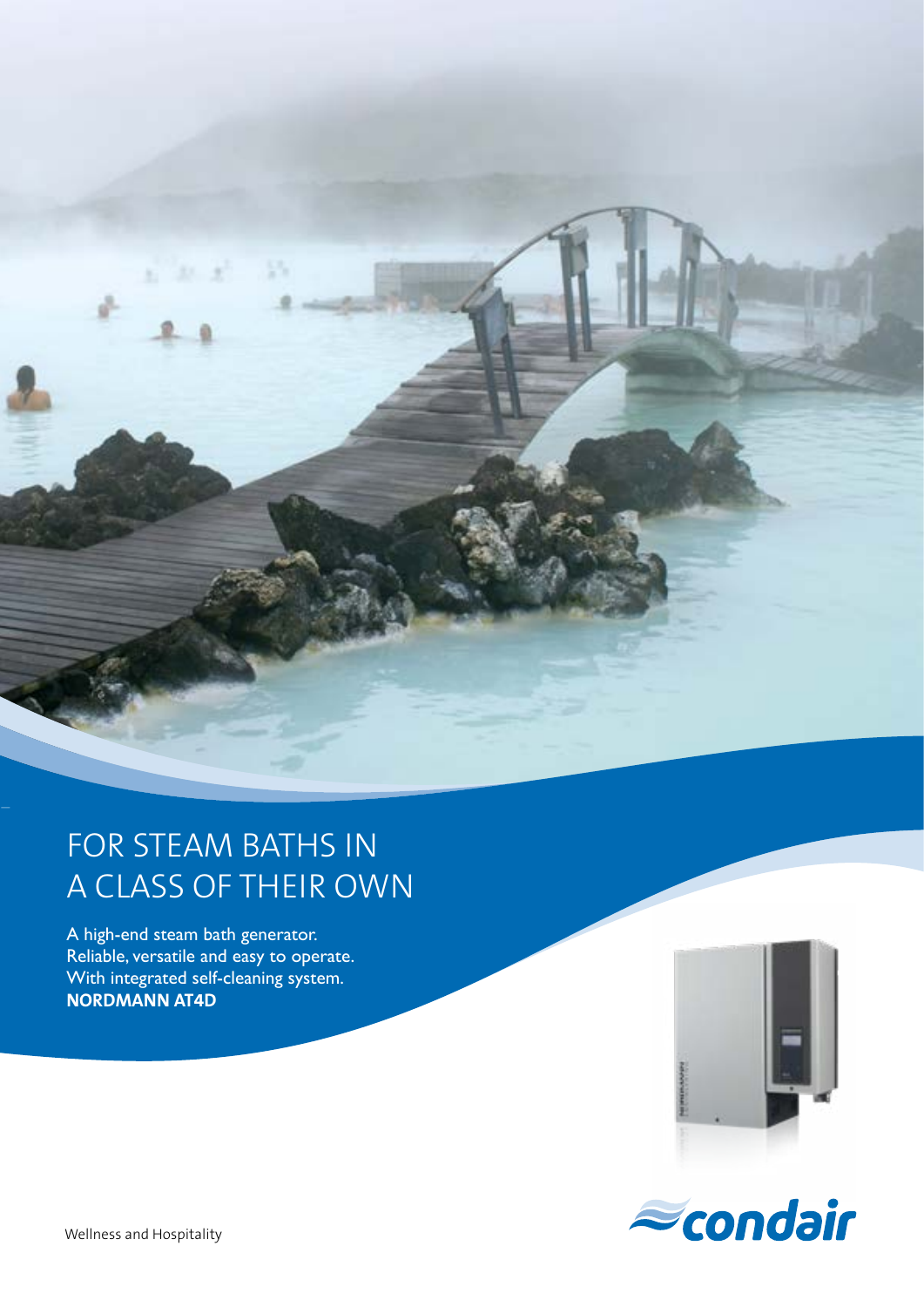### **High performance**

 $\circ$ 

The Nordmann AT4D produces sterilized, hygienic, odour-free steam. With auto-sensitive temperature

 $\mathbf{d}$ 

 $\mathbf{B}_{\mathbf{0}}$ 

 $\bullet$ 

 $\mathbf{e}_{0}^{\prime\prime}$ 

control, innovative technology generating between 5 and 65 kg of steam per hour, and an extensive range

d

 $\bullet$ 

ි

of accessories, it meets all the pecifications required for the safe operation of a high-quality steam bath.

 $\bf{G}$ 

 $\bm{b}$ 

.d

 $\bullet$ 

 $\mathbf{e}_{0}^{\omega}$ 

D

 $\mathbf{e}_{0}^{\circ}$ 

(d

ි

 $\overline{\mathsf{c}}$ 

ငြ

 $\overline{\epsilon}$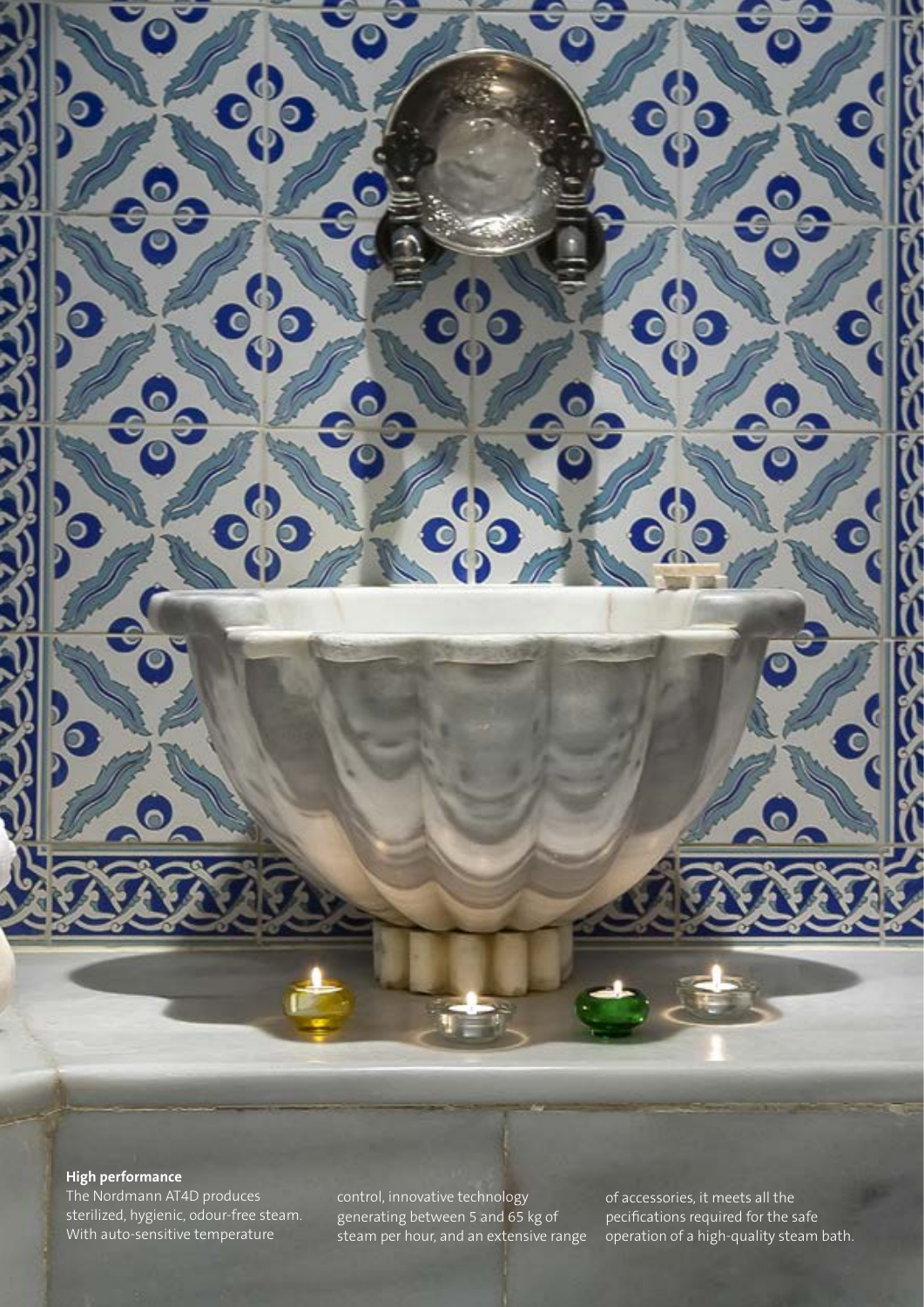## NORDMANN **AT4D** by Condair

# Electric steam humidifier with patented self-cleaning system



#### **Split unit**

Another very useful advantage the AT4D features is its ability to split water compartment from electrical compartment for an easy installation in confined spaces.

This unique design makes the AT4D the choice when space is at a premium or for other individual applications.

### **The water unit contains:**

- Steam cylinder
- Filling system
- Replenishment system
- Inlet valve
- Drain pump
- Self-cleaning

#### **The control unit contains:**

- Electronics
- Control panel
- Contactor
- Wire terminals

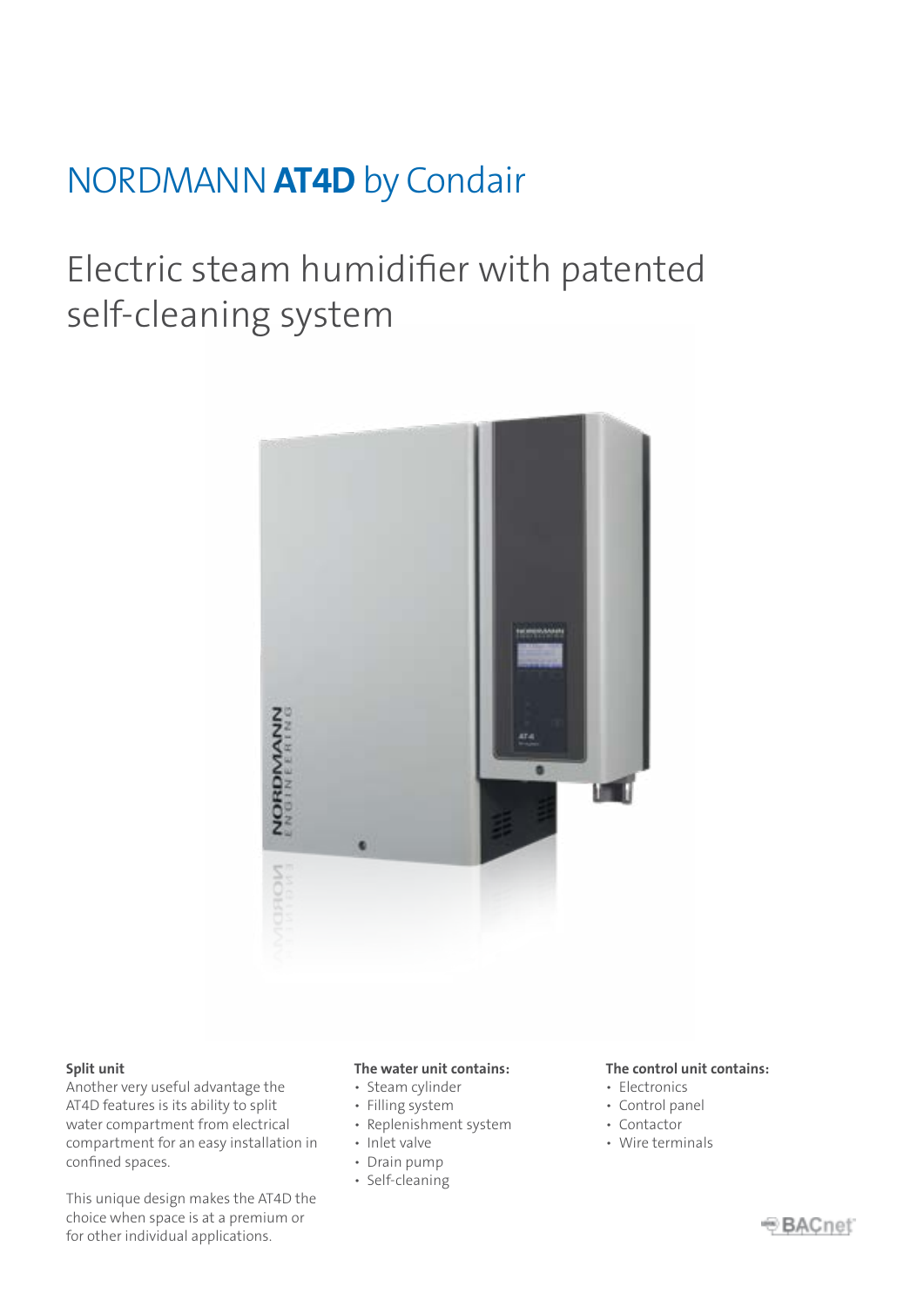#### **Easy to install**

The seperate electronic compartment with its generous accessibility and the water and steam connections located outside the unit gurantee an easy installation.

#### **Intelligent water management**

The water management automatically adjusts to local water conditions, keeping water consumption to a minimum.

#### **Applications**

The steam bath generator AT4D is also suitable for Caldarium applications. Therefore a humidity control is standing next to an individually adjustable temperature control.

#### **The NORDMANN AT4D steam cylinder**

The patented self-cleaning system prevents limescale produced during steam production from forming deposits on the electrodes and cylinder sides. It is simply removed using the drain pump. And for users that means maximum reliability and long service intervals.

#### **Easy to use**

A three-inch graphic user interface provides easy access to important operating parameters such as temperature, lighting, cabin ventilation and fragrance injection.

#### **Remote control up to 1.2 km**

In hotels, health clubs and spa complexes, you have simple control of the steam bath from reception or another remote site.

#### **Building technology**

The AT4D can be integrated in existing building technology using the Modbus standard. If preferred, the steam generator may be networked via @Link to BACnet/IP and LonWorks.



External display in three versions

#### **AT4D Spa Display**

The NORDMANN AT4D Spa Display is extremely user-friendly enabling you to control and program all the features and options.Lights, fragrance, temperature, timing of sessions is now at the end of a finger touch.

Two versions are available, surface- or flush-mounted, with only 19 mm total thickness and only 3mm over-surfacing when built-in.

The frame circling comes in three different versions to match the end-users taste: steel-brushed, black or white glass. The unique magnetic circling frame enables a fast changing of color and style making it interchangeable at all time. Two choices of screen background color layout (Black or white) enable to match the finishing of your choice.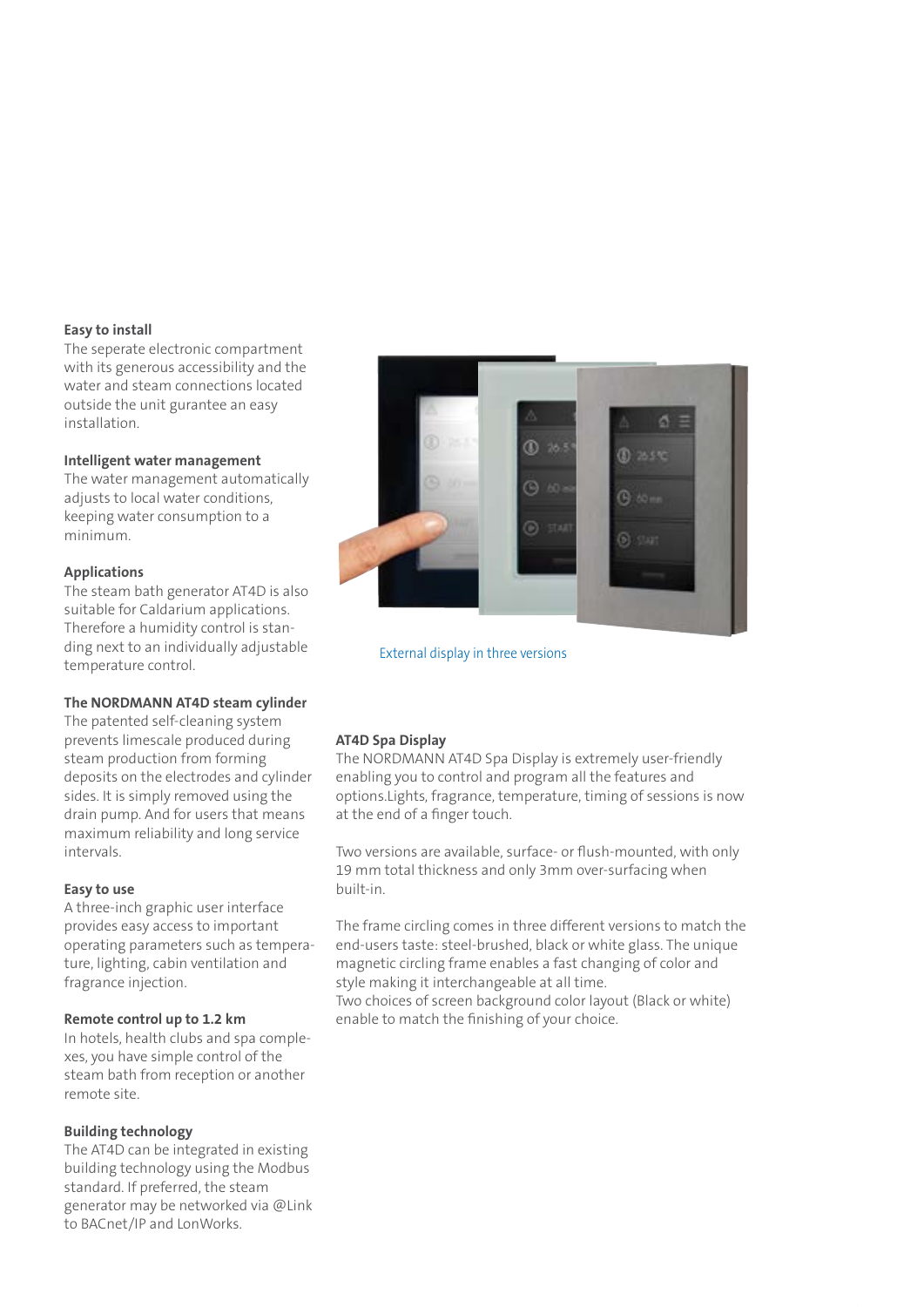# Self Cleaning System

**The patented NORDMANN SC system** drastically reduces the formation of limescale in steam cylinders and automatically expels the minerals in suspension.

#### **The result: service intervals are much longer and reliable steam production is guaranteed.**

Thanks to the integrated self-cleaning (SC) system, service intervals with the NORDMANN AT4D steam humidifier are twice as long as those for conventional electrode-based humidifiers.

The SC system has an unusual, advanced feature that puts it in a class of its own. Air is blown cyclically into the steam cylinder causing the water to swirl. This keeps the particles of limescale in the entire steam cylinder constantly in motion and prevents them from settling on the sides of the cylinder.

The formation of limescale deposits on the heating electrodes and on the bottom and sides of the cylinder is prevented.

The fine particles of scale suspended in the water are rinsed out and removed during the automatic blowdown phase.

When the blowdown process is complete, the system is automatically refilled with fresh water and no interruption to operations.

The NORDMANN humdifier's SC system does not prevent the formation of limescale completely but it does make the interval between services significantly longer.









The formation of limescale in steam bath generators is a familiar problem that is inevitable when ordinary tap water is used. The longer the scale is left to form, the more it affects the efficiency and reliability of the heating electrode, steam cylinder walls and the water pipes.